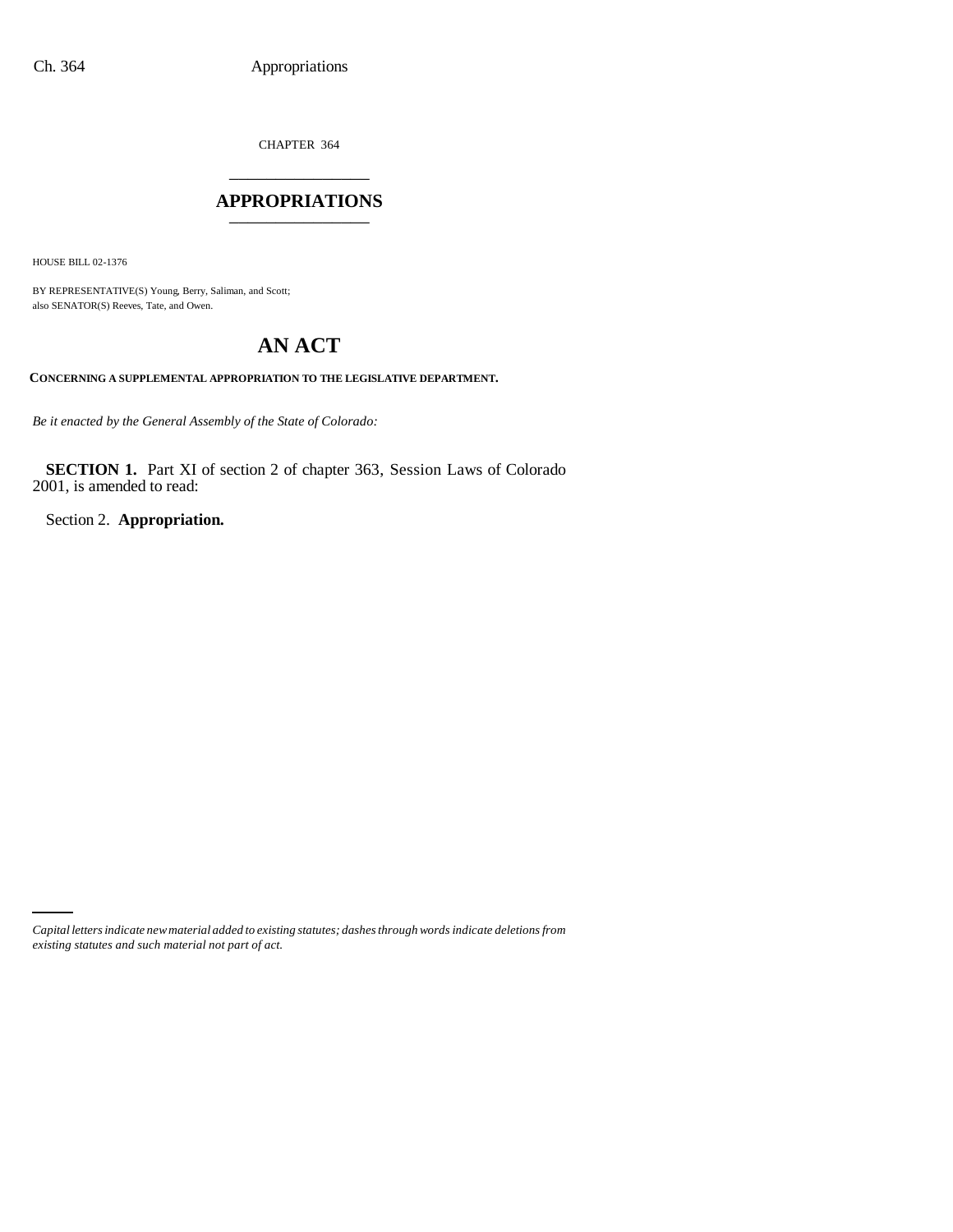## Ch. 364 Appropriations

FEDERAL FUNDS

|                                                         |                                      |              | APPROPRIATION FROM            |                                                |                             |                                              |    |  |
|---------------------------------------------------------|--------------------------------------|--------------|-------------------------------|------------------------------------------------|-----------------------------|----------------------------------------------|----|--|
|                                                         | <b>ITEM &amp;</b><br><b>SUBTOTAL</b> | <b>TOTAL</b> | <b>GENERAL</b><br><b>FUND</b> | <b>GENERAL</b><br><b>FUND</b><br><b>EXEMPT</b> | <b>CASH</b><br><b>FUNDS</b> | <b>CASH</b><br><b>FUNDS</b><br><b>EXEMPT</b> |    |  |
|                                                         | \$<br>\$                             |              | \$                            | \$                                             | \$                          | \$                                           | \$ |  |
|                                                         |                                      |              |                               | PART XI                                        |                             |                                              |    |  |
|                                                         |                                      |              |                               | <b>LEGISLATIVE DEPARTMENT</b>                  |                             |                                              |    |  |
| (1) LEGISLATIVE COUNCIL                                 |                                      |              |                               |                                                |                             |                                              |    |  |
| Property Tax Study pursuant<br>to Section 39-1-104(16), |                                      |              |                               |                                                |                             |                                              |    |  |
| C.R.S.                                                  | 805,000                              |              |                               |                                                |                             |                                              |    |  |
|                                                         | 792,000                              |              |                               |                                                |                             |                                              |    |  |
| School Cost-of-Living Study                             | 56,000                               |              |                               |                                                |                             |                                              |    |  |
| <b>Ballot Analysis</b>                                  | 952,000                              |              |                               |                                                |                             |                                              |    |  |
|                                                         | 429,443                              |              |                               |                                                |                             |                                              |    |  |
|                                                         |                                      | 1,813,000    | 1,813,000                     |                                                |                             |                                              |    |  |
|                                                         |                                      | 1,277,443    | 1,277,443                     |                                                |                             |                                              |    |  |
| (2) GENERAL<br><b>ASSEMBLY</b>                          |                                      |              |                               |                                                |                             |                                              |    |  |
| <b>Salary Survey</b>                                    | 649,199                              |              |                               |                                                |                             |                                              |    |  |
| Workers' Compensation                                   | 6,856                                |              |                               |                                                |                             |                                              |    |  |
|                                                         | 6,526                                |              |                               |                                                |                             |                                              |    |  |
| Legal Services for 188 hours                            | 10,985                               |              |                               |                                                |                             |                                              |    |  |
| Purchase of Services from                               |                                      |              |                               |                                                |                             |                                              |    |  |

Computer Center 9,596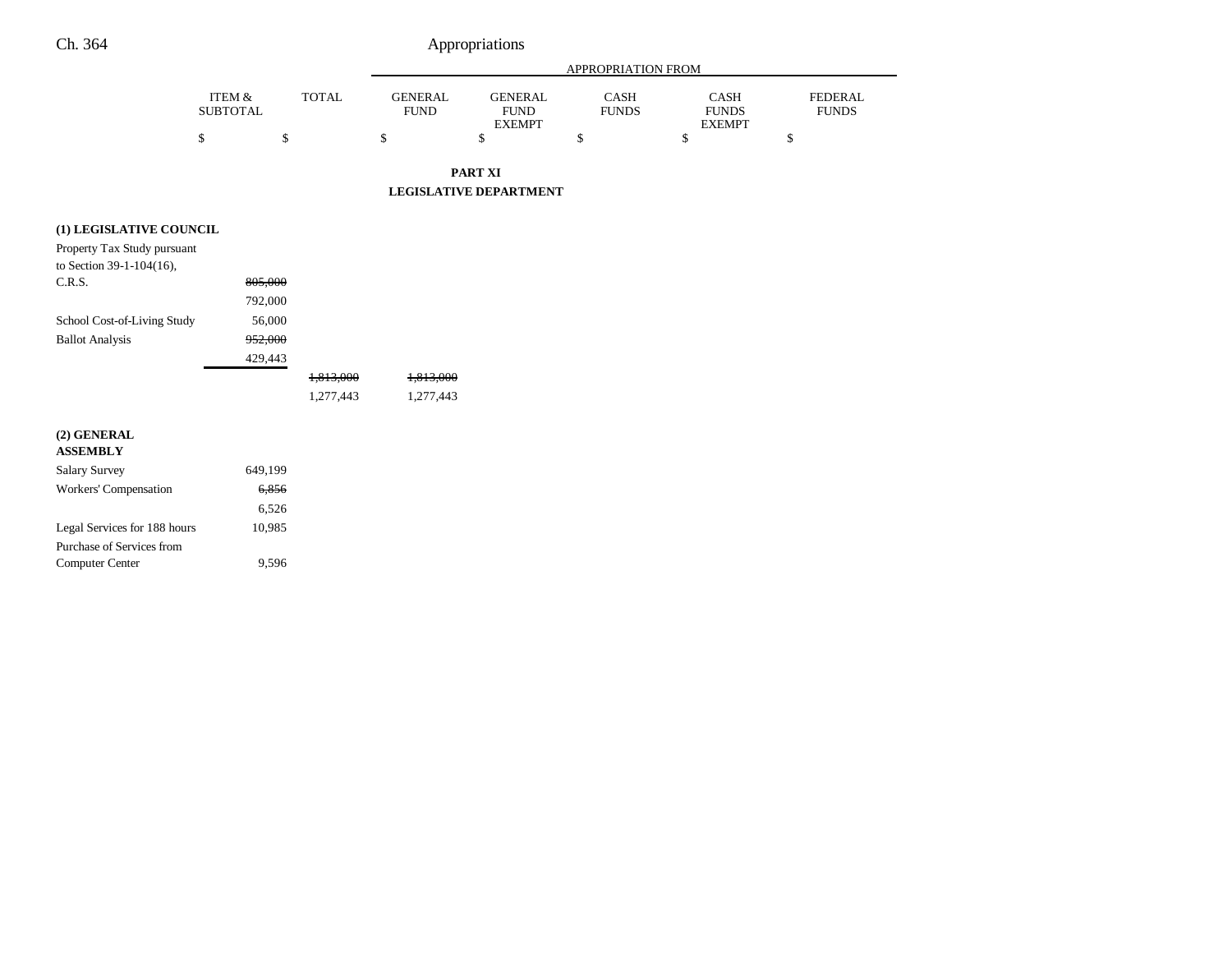| Payment to Risk Management   |         |             |             |  |
|------------------------------|---------|-------------|-------------|--|
| and Property Funds           | 3,579   |             |             |  |
|                              | 3,027   |             |             |  |
| Capitol Complex Leased       |         |             |             |  |
| Space                        | 905,778 |             |             |  |
|                              | 941,442 |             |             |  |
|                              |         | 1,585,993   | 1,585,993   |  |
|                              |         | 1,620,775   | 1,620,775   |  |
| <b>TOTALS PART XI</b>        |         |             |             |  |
|                              |         |             |             |  |
| (LEGISLATIVE) <sup>4,5</sup> |         | \$3,398,993 | \$3,398,993 |  |
|                              |         | \$2,898,218 | \$2,898,218 |  |

**FOOTNOTES** -- The following statements are referenced to the numbered footnotes throughout section 2.

- 4 (Governor lined through this provision. See L. 2001, p. 2345.)
- 5 All Departments, Totals -- The General Assembly requests that copies of all reports requested in other footnotes contained in this act be delivered to the Joint Budget Committee and the majority and minority leadership in each house of the General Assembly. Each principal department of the state shall produce its rules in an electronic format that is suitable for public access through electronic means. Such rules in such format shall be submitted to the Office of Legislative Legal Services for publishing on the Internet. It is the intent of the General Assembly that this be done within existing resources.

Ch. 364 Appropriations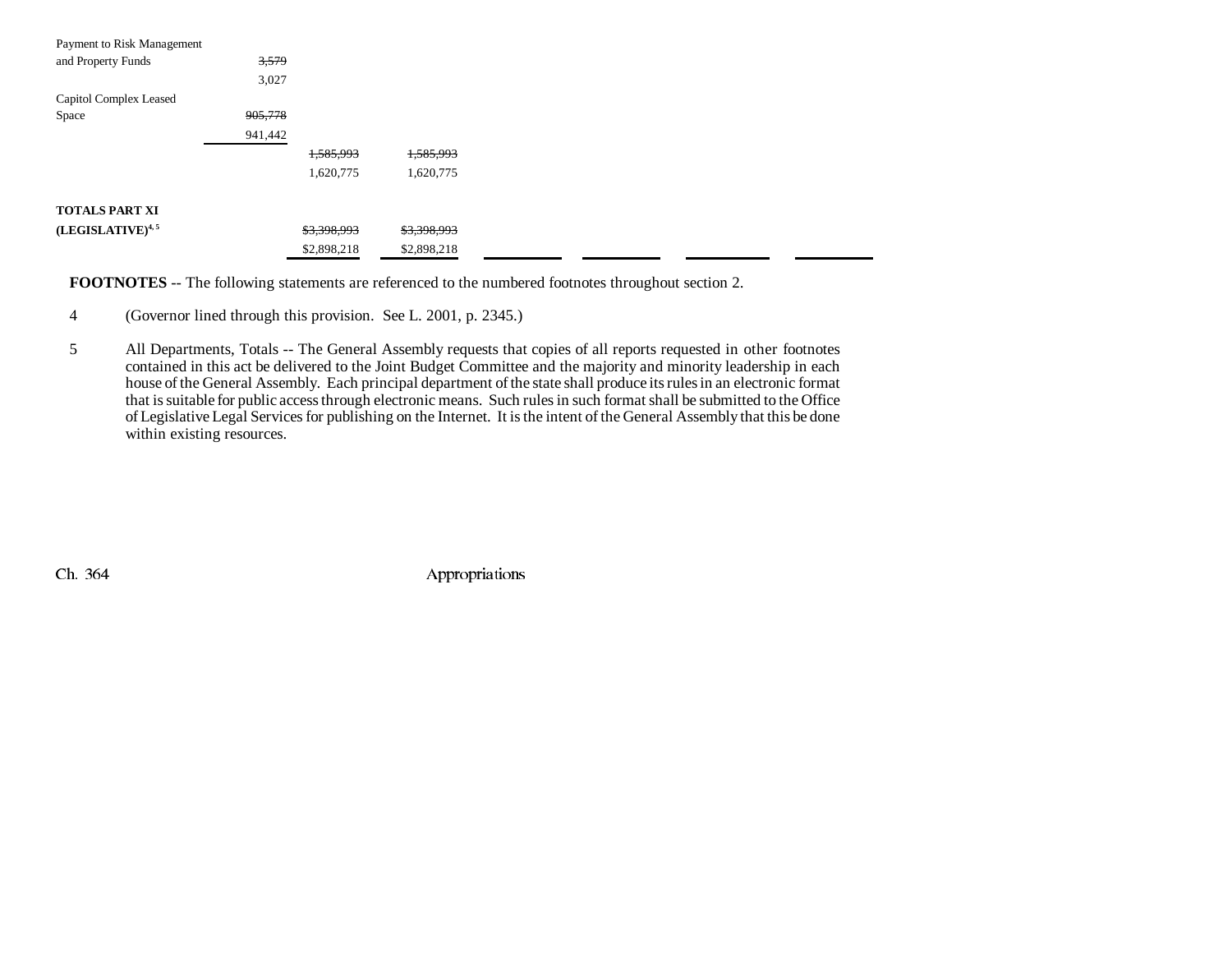### Ch. 364 Appropriations

### **SECTION 2.** Section 1 of Chapter 340, Session Laws of Colorado 2001, is amended to read:

Section 1. **Appropriations.** (1) In addition to any other appropriation, there is hereby appropriated, to the legislative department of the state of Colorado, the sum of twenty-eight million four hundred ninety thousand one hundred eighty-four dollars (\$28,490,184) TWENTY-SEVEN MILLION ONE HUNDRED FIFTY THOUSAND FIVE HUNDRED NINE DOLLARS (\$27,150,509), or so much thereof as may be necessary, of which amount twenty-six million nine hundred thousand one hundred eighty-four dollars (\$26,900,184) TWENTY-FIVE MILLION NINE HUNDRED SEVENTY-FOUR THOUSAND FIVE HUNDRED SIXTY-SEVEN DOLLARS (\$25,974,567) shall be out of any moneys in the general fund not otherwise appropriated, ninety thousand dollars (\$90,000) shall be from cash funds, and one million five hundred t<del>housand</del> EIGHTY-FIVE THOUSAND NINE HUNDRED FORTY-TWO dollars <del>(\$1,500,000)</del> (\$1,085,942) shall be from cash funds exempt, for payment of the expenses of the legislative department for the fiscal year beginning July 1, 2001, to be allocated as follows:

| House of representatives and senate | $$11,144,428$ <sup>+/</sup><br>$$10,893,285 \frac{1}{1}$<br>$(73.3$ FTE) |
|-------------------------------------|--------------------------------------------------------------------------|
| State auditor                       | $7,783,163$ <sup>2/</sup><br>6,798,898 $^{27}$<br>$(73.2$ FTE)           |
| Joint budget committee              | <del>1,207,175</del><br>1,193,697<br>$(16.0$ FTE)                        |
| Legislative council                 | $4,079,840$ <sup>3/</sup><br>4,036,740 $\frac{3}{2}$<br>$(53.9$ FTE)     |
| Committee on legal services         | $4,275,578$ <sup>#</sup><br>4,227,889 $\frac{4}{7}$                      |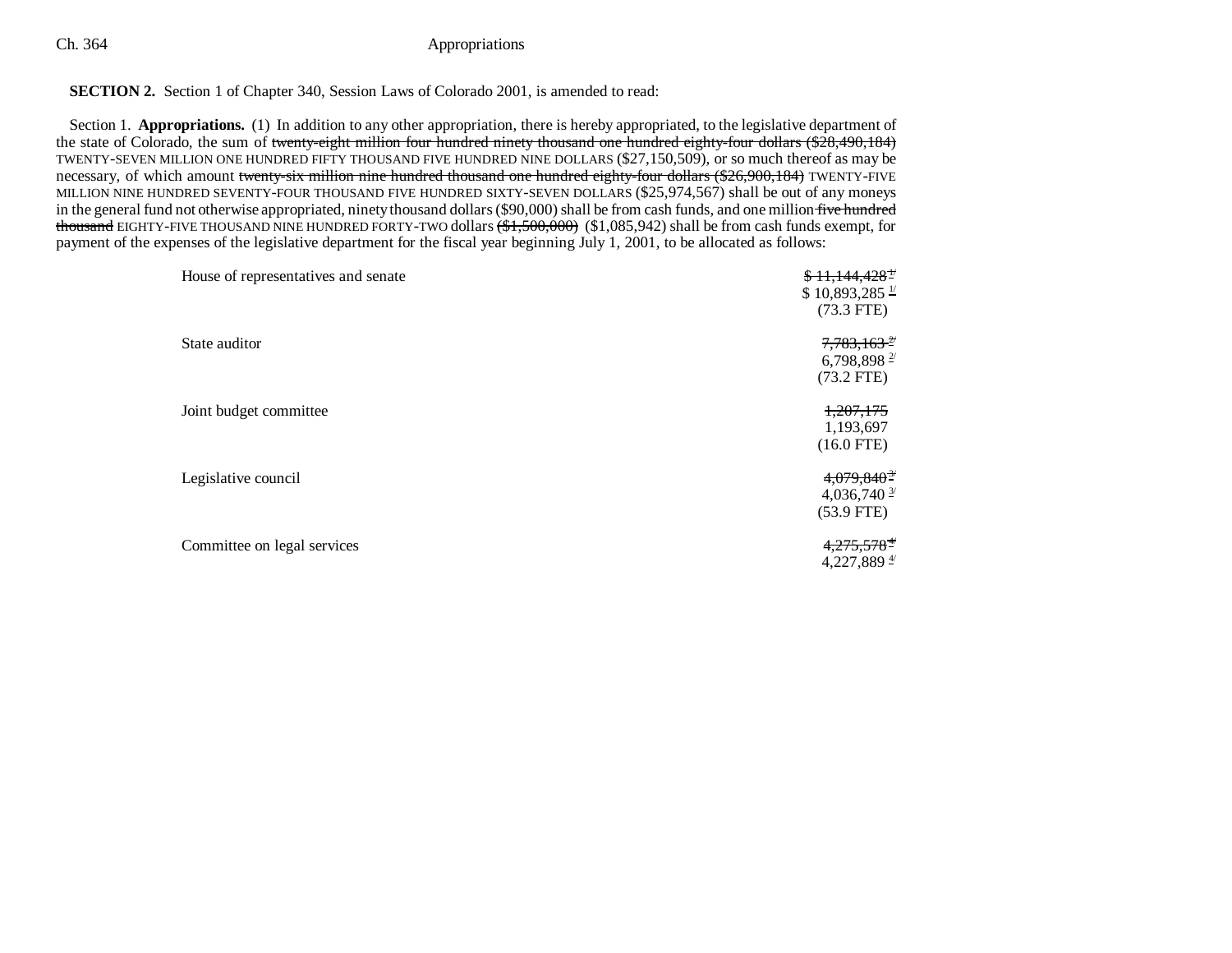|                              | $(56.0 \text{ FTE})$         |
|------------------------------|------------------------------|
| Total legislative department | \$28,490,184<br>\$27,150,509 |

 $\frac{1}{2}$  Of this amount, \$90,000 is appropriated out of cash funds generated by the joint bill room and  $\frac{1}{3}11,054,428$  \$10,803,285 is appropriated out of the general fund.

In addition, of this amount, \$105,780 represents the amount necessary for an increase in the number of hours for legislative aides from 330 hours to 425 hours per session. It is the intent of the general assembly that funding for this increase would be from any unexpended and unencumbered funds in the general assembly's budget as of December 1, 2001, as determined by the executive committee of the general assembly.

- <sup>2</sup> Of this amount,  $$6,283,163$  \$5,712,956 is appropriated out of the general fund and  $$1,500,000$  \$1,085,942 is appropriated out of cash funds exempt OF WHICH \$500,000 IS RECEIVED FROM VARIOUS DEPARTMENTS FOR AUDITS, \$85,942 IS FROM TOBACCO FUNDED PROGRAMS, AND \$500,000 is received from the department of human services for evaluation of the works program pursuant to section 26-2-723, Colorado Revised Statutes.
- $\frac{3}{2}$  For the 2001-02 fiscal year only, the amount appropriated to the legislative council does not include \$101,188, which amount is included in the appropriation to the reapportionment commission made in subsection (2) of this section for salaries of legislative council employees on loan to the commission.
- $4^{\prime}$  For the 2001-02 fiscal year only, the amount appropriated for the committee on legal services does not include \$44,916, which amount is included in the appropriation to the reapportionment commission made in subsection (2) of this section for salaries of employees of the office of legislative legal services on loan to the commission.

In addition, it is anticipated that, during the 2001-02 fiscal year, the tax levy on civil actions provided for in section 2-5-119, Colorado Revised Statutes, will return approximately \$250,000 to the general fund to offset expenses of the revision of statutes by the office of legislative legal services.

(2) In addition to any other appropriation, there is hereby appropriated, to the specified agencies, the sum of eight hundred two thousand seven hundred ninety-two dollars (\$802,792), or so much thereof as may be necessary, out of any moneys in the general fund not otherwise appropriated, for payment of expenses related to the reapportionment of state legislative and congressional districts for the fiscal year beginning July 1, 2001, to be allocated as follows:

Ch. 364 Appropriations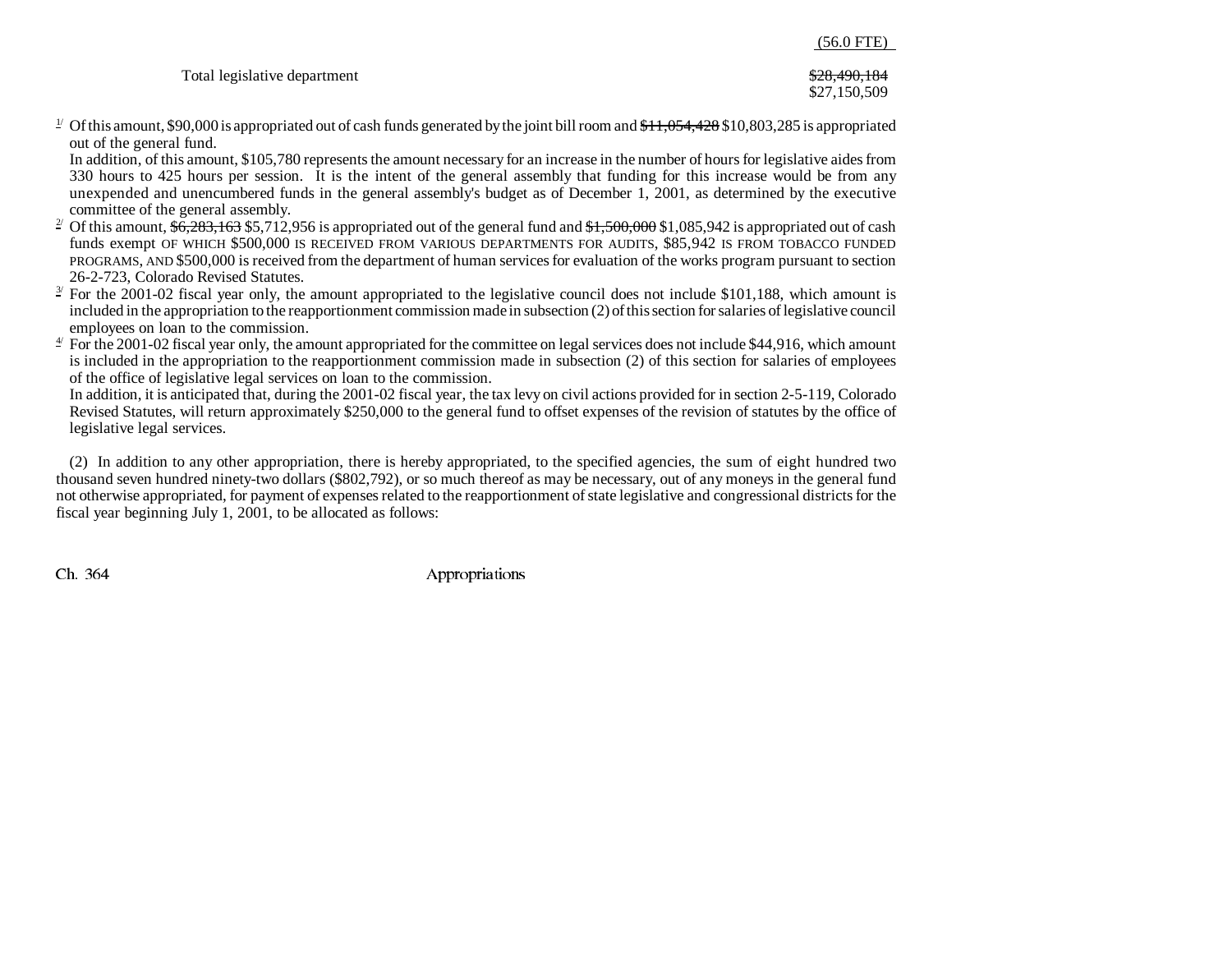Ch. 364 Appropriations

| Reapportionment commission                         | $$602,792\frac{1}{2}$ |
|----------------------------------------------------|-----------------------|
| Legislative department to be allocated as follows: |                       |
| House of representatives                           | $$100,000^2$          |
| Senate                                             | $$100,000^2$          |
| Total:                                             | \$802,792             |

 $\frac{1}{2}$  It is estimated that \$125,000 of this amount will be necessary for legal expenses and consulting services. Upon filing by the reapportionment commission of the final approved plan with the secretary of state pursuant to section 48 (1) (e) of article V of the state constitution, any unexpended and unencumbered balances of said \$125,000 shall be transferred to the committee on legal services. In addition, of this amount, \$101,188 reflects the amount necessary for the payment of salaries for employees on loan to the reapportionment commission from legislative council and \$44,916 reflects the amount necessary for the payment of salaries for an employee on loan to the reapportionment commission from the office of legislative legal services and, upon filing by the reapportionment commission of the final approved plan with the secretary of state pursuant to section 48 (1) (e) of article V of the state constitution, any unexpended and unencumbered balances of said amounts shall be transferred to such legislative staff agencies, respectively.

 $2<sup>2</sup>$  This amount shall be for legal expenses related to congressional redistricting.

**SECTION 3. Effective date.** This act shall take effect upon passage; except that this act shall only take effect if the following bills are enacted at the Second Regular Session of the Sixty-third General Assembly and become law: House Bill 02-1366; House Bill 02-1367; House Bill 02-1368; House Bill 02-1369; House Bill 02-1370; House Bill 02-1371; House Bill 02-1372; House Bill 02-1373; House Bill 02-1374; House Bill 02-1375; House Bill 02-1377; House Bill 02-1378; House Bill 02-1379; House Bill 02-1380; House Bill 02-1381; House Bill 02-1382; House Bill 02-1383; House Bill 02-1384; House Bill 02-1385; House Bill 02-1386; House Bill 02-1387; House Bill 02-1388; House Bill 02-1389; House Bill 02-1390; House Bill 02-1391; House Bill 02-1392; House Bill 02-1393; and House Bill 02-1394.